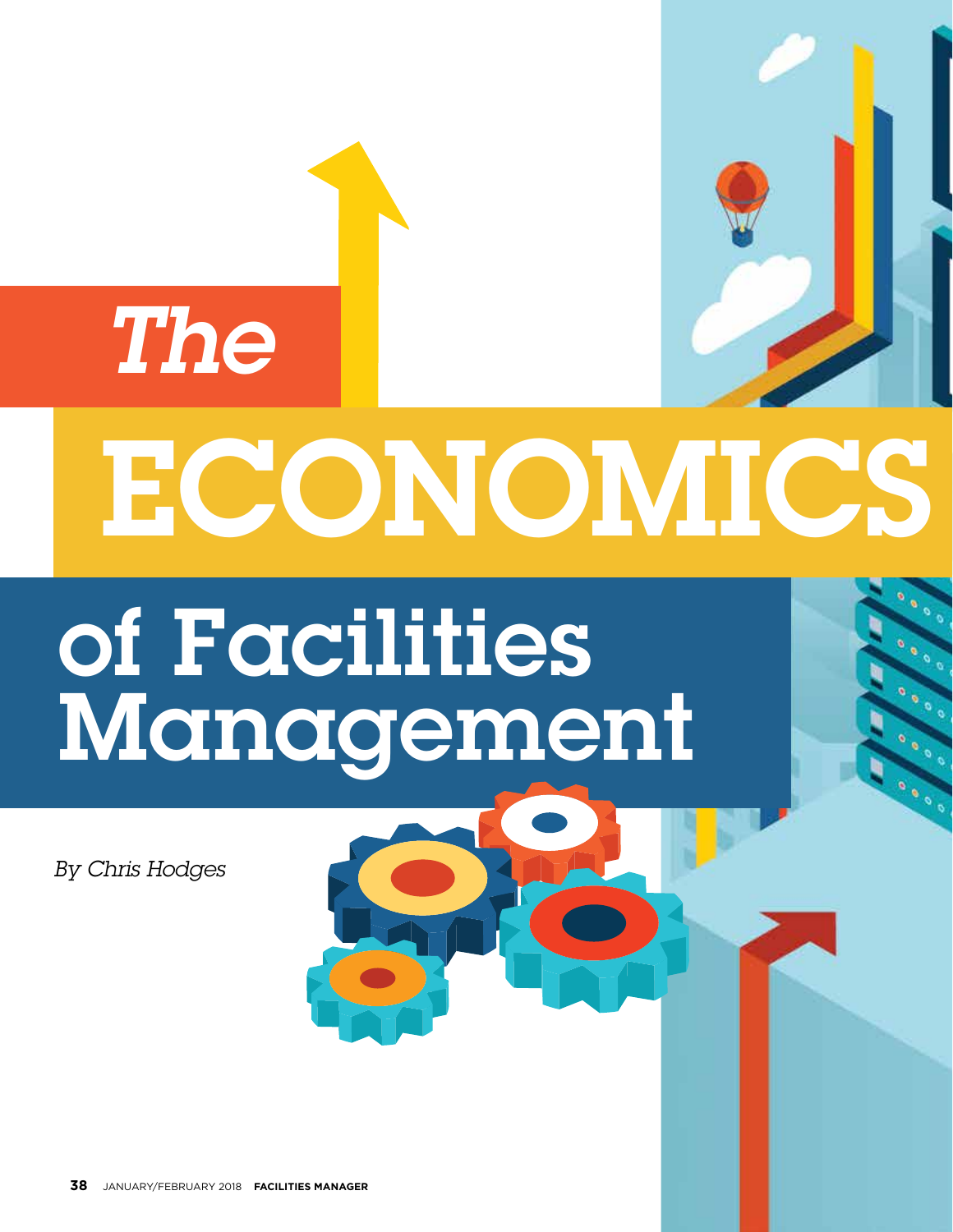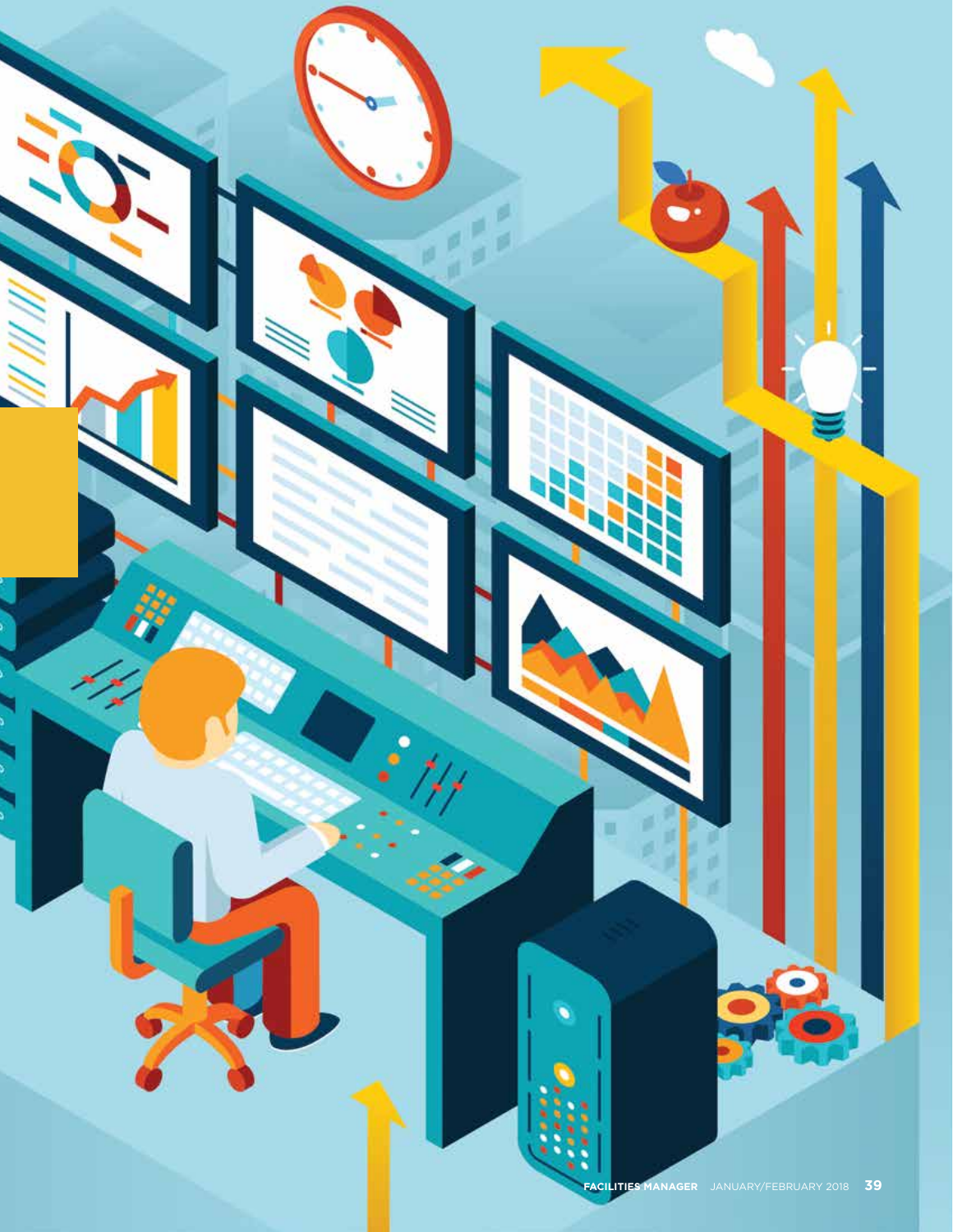In facilities management, when we need to address money and funding, we tend to go directly to those topics most familiar to us: capital and operating budgets, funding levels, and the monetary savings we gain from managing n facilities management, when we need to address money and funding, we tend to go directly to those topics most familiar to us: capital and operating budgets, funding levels, and the monetary savings we gain from managing facilities tends to keep us locked into a tactical view of how our organizations fund facilities and how money is spent. What's missing is that we don't often address how funding decisions are made, and what the motivations are behind those decisions. Instead of framing our decisions around *finance*, maybe we should be thinking about *economics*.

Economics, defined at the macroeconomic level, is about how we use resources and how we make decisions about those resources. In facilities management, economic decision making is influenced by a number of factors that we ignore at our own peril. Politics, favoritism, economic acumen, and human bias all influence decision making when it comes to spending money. Those biases do not disappear when we get to the organizational level.

#### **BUYING NEW OR MAINTAINING: WHAT YOU WANT VS. WHAT YOU NEED**



The most widely recognized bias we see in facilities management is the bias our organizations and stakeholders have in choosing something new over maintaining what we have. This bias is not unique to facilities management. In fact, we all experience it in everyday life. A colleague once pointed out that there's only one reason we buy a new car—*because we want one!*

We can spend a lot of time creating a business case for a new car, but maintaining what we already have is almost always more economically feasible. There are a lot of other reasons to buy a new car: dependability, fuel savings, enhanced safety, and image, just to name a few. But rarely is the reason financially compelling. In fact, we can spend a lot of time creating a business case justifying the purchase of a new car, but few of us stretch the limits of the expected service life of the car we already have. If we were more aggressive at extending service life, there would be far fewer car dealers and fewer new cars on those new car lots. The motivation to pick *new* over *maintain* is strong; however, that choice usually comes at a steeper price.

#### **Capital and Operational Budgeting**



This same type of bias in facilities management often skews our funding mechanisms away from maintenance and toward new and renovated facilities. This creates competition for funding, and the proponents of maintaining what we already have are at a disadvantage.

We know intuitively that investing in operations and maintenance increases the life of our physical assets and positively influences the amount of capital dollars needed to maintain our facilities. How do we prove it?

#### **OPERATIONAL VS. CAPITAL BUDGETS: THE DEPRECIATION MODEL**

Let's start by understanding the difference between operating and capital budgets. Operating budgets are required to maintain facilities on a day-to-day basis. This includes expenses such as utilities, routine maintenance, cleaning, trash removal, and anything that would be considered "used-up" on a day-to-day basis. Accounting principles govern what time periods are considered appropriate for operational expenses, and are largely driven by the taxing authority in any given country or region. An *accounting period* is defined by the taxing authority, and is associated with the end of the period when our taxes are due—one year for most of the world. Capital costs are those that typically outlast the accounting period. In most cases, they are expenses with a service life in excess of one year.

When considering how to levy taxes on a revenue-generating organization, the taxing authority will allow the deduction of operating expenses against revenue earned in order to determine "profits," which are taxed. From the organization's standpoint, the greater the amount of expenses that are counted against revenue, the lower the tax burden. The challenge remains how we account for an asset that lasts more than one accounting period, or more than one year. That's where depreciation comes in. Depreciation is a way of accounting for the annualized portion of expenses. In other words, depreciation is the annual cost of a capitalized asset. The figure below depicts a single capital expense (in the year 2017) as the top bucket. The small buckets represent the annual depreciable portion of that asset in any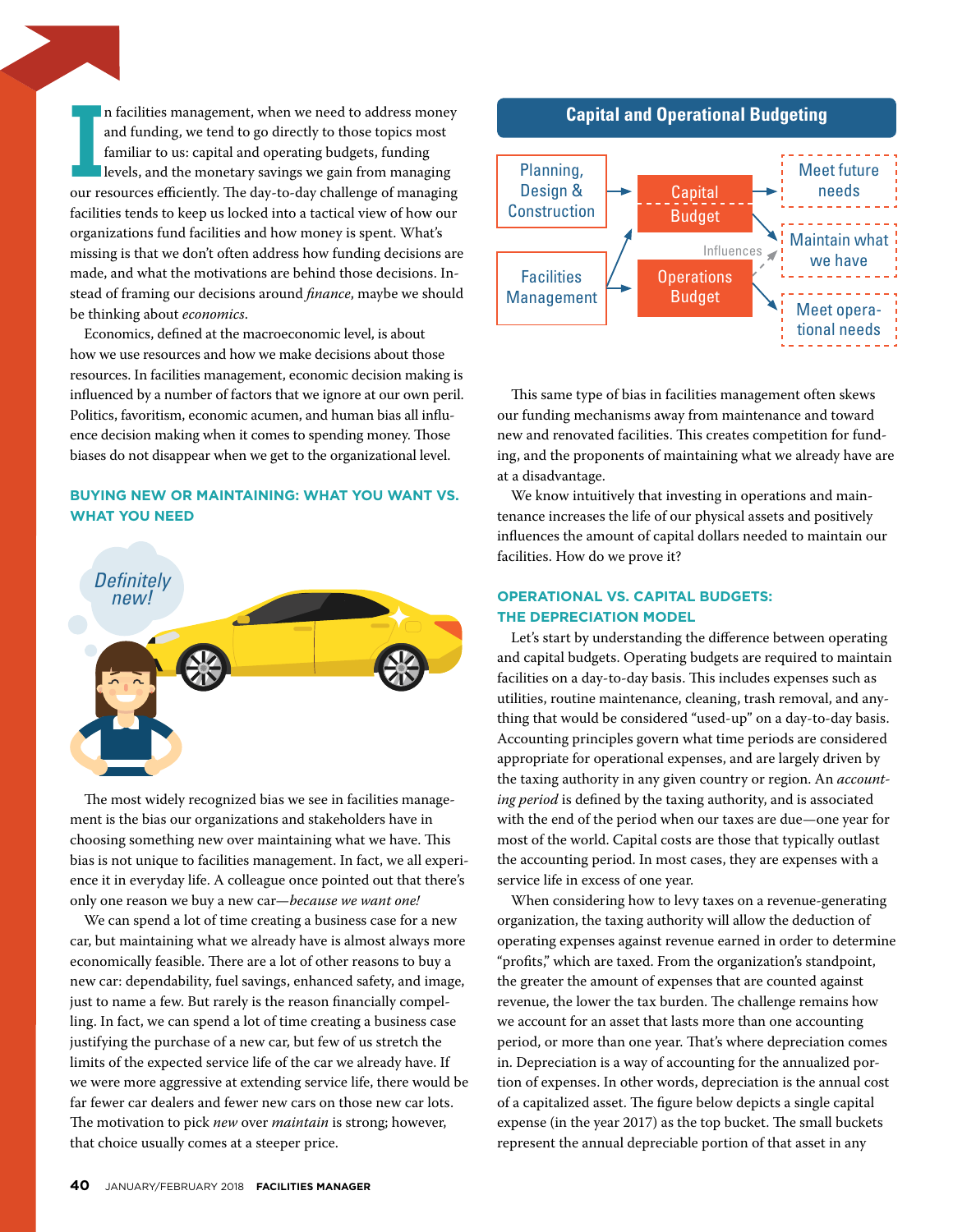single year (from 2017 to as long as the asset is depreciated, in this case 2021). Many organizations assign depreciation costs back to the facilities management group, thus creating a noncash expense against the operating budget.

Most organizations have a schedule that lists dozens to hundreds of capitalized assets that are being depreciated throughout the service life of the facility the asset serves. In any single year, there would be a number of depreciable assets coming and going from the schedule, each remaining as long as the asset is being depreciated. The facilities manager may not have control, and in some cases, may not even see the depreciation schedule. However, a fundamental knowledge of how capital assets are depreciated is valuable knowledge, especially in this day of changing tax laws. Although tax law changes would not be expected to affect how capital assets are managed, there may be nuances in how they are accounted for in the capital budget cycle. This model of operating and capital costs serves as the basis for accounting practice, regardless of whether the organization is a for-profit entity or not-for-profit. At the most basic level, it is a method of annualizing capital expenditures so that they are properly accounted for in the year they are used.

#### **THE CHALLENGE: SHOWING THE RELATIONSHIP BETWEEN OPERATIONAL AND CAPITAL BUDGETS**

This is an oversimplification in many regards, but it serves as the baseline for why we need to account for operating and capital budgets separately. The challenge in facilities management is that many (if not most) organizations separate the accountability for the "buckets," even though they are closely related. The more separation we create between operational and capital budgeting, the more difficult it is to manage for the long-term life cycle of our facility assets.

This fundamental understanding of operational versus capital budgeting allows us to apply some defendable logic to the "intuition" we experience when we conclude that operational and capital budgets are related. In our bucket example, it follows that if we continually decrease our operational budget, our demand

for capital renewal and replacement will increase.

Equipment will wear out sooner, breakdowns due to lack of maintenance will occur, and we will require greater amounts of capital to maintain facilities at the same service level we desire. The opposite is also true; when we decrease capital spending, we defer major (capital) repairs and replacements. This increases the demand for operational funding to keep older equipment running. It also increases the risk of equipment failure.

Many organizations use metrics such as the Facility Condition Index (FCI) to track the overall condition of their facilities in relation to capital spending requirements. The problem is that metrics such as FCI are trend-based; it takes years of tracking to show relationships. There are few if any industry guidelines that relate operational and capital budgeting. In *The Facility Management Handbook,* (fourth edition, Roper and Payant, 2014), the authors state that "Depreciation should be kept in the range of 6 to 8 percent of the capital budget." This is one of the few citations we see in the literature about operational spending in the facilities management world.

As most facilities professionals know, proving the business case for facilities funding is easier said than done. It's a longterm process that involves lots of money spent on physical assessment, data-gathering, analysis, and, most of all—time. Capital renewal budgeting involves estimation of service life, present and future costs, and operating and maintenance requirements that are often uncertain. There is some risk in this process if we are unable to estimate these factors with a reasonable degree of certainty. Knowledge of our cognitive biases tells us that new wins out over old, and projecting savings that may not occur for several years puts us at a disadvantage if the cost savings are not immediate and easy to recognize.

#### **A BETTER WAY TO TELL THE BUDGET STORY: FRAMING AND LOSS AVERSION**

For more successful investment in facilities at the economics level, what is needed is a better way to tell the story. A fundamental understanding and recognition of our cognitive biases

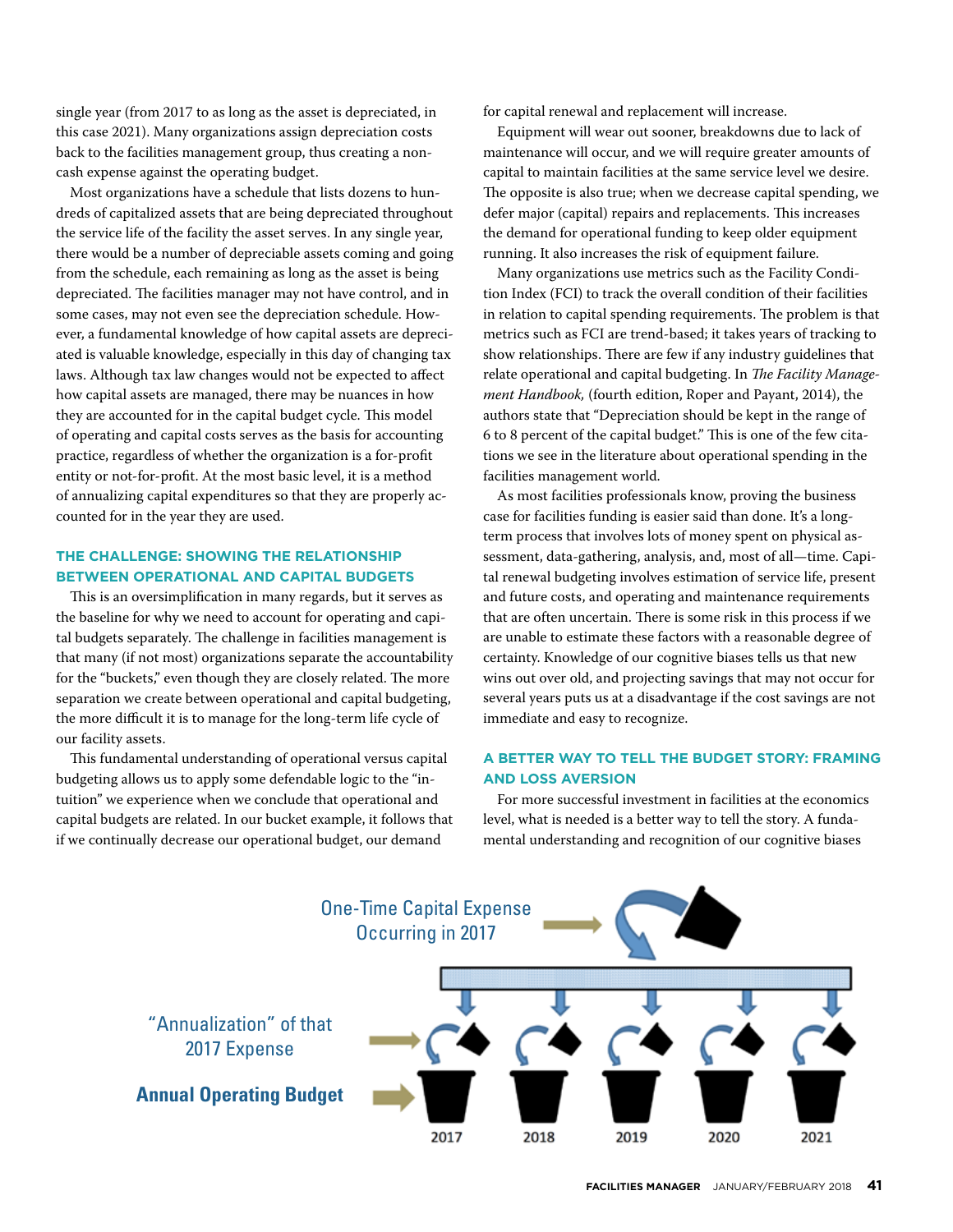helps in making a more compelling case for facilities operational investment.

Behavioral economics is the study of the psychological, social, and cognitive factors that go into economic decision making at the individual and organizational level. Sometimes it helps to back away from the day-to-day struggle over funding and (lack of) resources, and consider the ways we make decisions in our organizations, and what individual and organizational behaviors drive the economics of facilities management.

Aside from the bias we have for "new versus maintain," there are two cognitive biases that may prove helpful in understanding the facilities management mindset. The first is framing and the second is loss aversion. Although there are many more, we will focus on these two in order to improve the business case for operational and capital spending.

Behavioral economists tell us that the framing bias occurs when we highlight certain aspects of a situation over others that might not lead the observer to the same conclusion. In facilities management, the framing bias applies to how we make our business case for operational and capital spending. A good approach to budgeting is to "frame" our budget cases in terms the organization's leaders can see and understand. Budgets should be framed in terms of how well they support service delivery level, customer satisfaction, and system serviceability—all factors that we can measure if we have an appropriate performance management system in place.

For example, service levels can be shown to decrease as a direct result of decreased operational budget spending. Appearance-care and grounds-care levels of service are directly observable by our stakeholders and our leadership. A demonstration of how decreased spending results in lower satisfaction levels may

| <b>Risk</b><br>No. | <b>Risk</b><br><b>Category</b>                                                   | <b>Risk</b><br><b>Description</b>                                                                                       | <b>Nature of Risk</b>                                                                                                                                           | <b>Initial Risk Assessment</b>              |                                            |                                        |                                                                                                                                                                                                                            | <b>Risk (After Mitigation)</b>              |                                                      |                                               |
|--------------------|----------------------------------------------------------------------------------|-------------------------------------------------------------------------------------------------------------------------|-----------------------------------------------------------------------------------------------------------------------------------------------------------------|---------------------------------------------|--------------------------------------------|----------------------------------------|----------------------------------------------------------------------------------------------------------------------------------------------------------------------------------------------------------------------------|---------------------------------------------|------------------------------------------------------|-----------------------------------------------|
|                    |                                                                                  |                                                                                                                         |                                                                                                                                                                 | <b>Probability</b><br>of Occur-<br>rence(P) | <b>Impact</b><br>of<br><b>Event</b><br>(1) | <b>Risk</b><br>Index<br>$(P \times I)$ | <b>Mitigation</b>                                                                                                                                                                                                          | <b>Probability</b><br>of Occur-<br>rence(P) | <b>Impact</b><br>$\mathbf{a}$<br><b>Event</b><br>(1) | <b>Risk</b><br><b>Index</b><br>$(P \times I)$ |
| 1                  | <b>Operational</b><br><b>Spending:</b><br><b>Equipment</b><br><b>Reliability</b> | <b>Deferral of Pre-</b><br><b>ventive Mainte-</b><br>nance (PM) due<br>to lack of O&M<br>funding/staffing               | <b>Reduction in</b><br>0&M funding<br>leads to risk of<br>premature equip-<br>ment failure,<br>reduction of<br>service life                                     | 3                                           | 5                                          | 15                                     | <b>Mitigation efforts</b><br>might include increase<br>in PM to reduce<br>probability of failure<br>for building systems<br>with a Risk Index<br>greater than 10.                                                          | $\overline{2}$                              | 5                                                    | 10 <sup>1</sup>                               |
| $\overline{2}$     | <b>Operational:</b><br><b>Facility</b><br><b>Operations</b>                      | Flood, weather-<br>related event                                                                                        | <b>Temporary loss</b><br>of facility impacts<br>ability to deliver<br>services to stake-<br>holders                                                             | 3                                           | 5                                          | 15                                     | <b>Mitigation efforts</b><br>might include increase<br>in capital spending<br>to reduce <i>impact</i> of a<br>weather-related event.                                                                                       | 3                                           | 3                                                    | $\overline{9}$                                |
| 3                  | <b>Capital</b><br><b>Spending:</b><br><b>Equipment</b><br><b>Service Life</b>    | <b>Deferral of Capi-</b><br>tal Replacements<br>due to reduction<br>or lack of capital<br>funding                       | <b>Reduction in</b><br>capital funding<br>leads to increase<br>in 0&M costs to<br>maintain aged<br>equipment and<br>higher capital<br>expenditure to<br>replace | 3                                           | 4                                          | 12 <sup>°</sup>                        | <b>Mitigation efforts</b><br>might include increase<br>in PM for aging at or<br>near its Estimated<br>Useful Life (EUL).<br>This strategy could<br>reduce the probability<br>of occurrence to an<br>acceptable risk level. | $\overline{2}$                              | 4                                                    | 8                                             |
| 4                  | <b>Operational:</b><br><b>Reputation</b><br>(FM Level)                           | <b>Low service</b><br>levels lead to low<br>work productiv-<br>ity, decreased<br>retention, unsafe<br><b>conditions</b> | <b>Stakeholders</b><br>dissatisfied<br>with facility and<br>facility services,<br>increased com-<br>plaints, potential<br>health & safety<br>risk               | 3                                           | 3                                          | $\overline{9}$                         | <b>Mitigation efforts</b><br>might include increase<br>in Operational Spend-<br>ing to bring service<br>level up to acceptable<br>level, reducing<br>probability and impact.                                               | $\overline{2}$                              | $\overline{2}$                                       | $\overline{a}$                                |

#### **Risk Index**

| 12 or Greater | Unacceptable-Requires Mitigation |  |  |  |  |  |
|---------------|----------------------------------|--|--|--|--|--|
| 9 to 11       | May require further mitigation   |  |  |  |  |  |
| 8 or less     | Acceptable level                 |  |  |  |  |  |